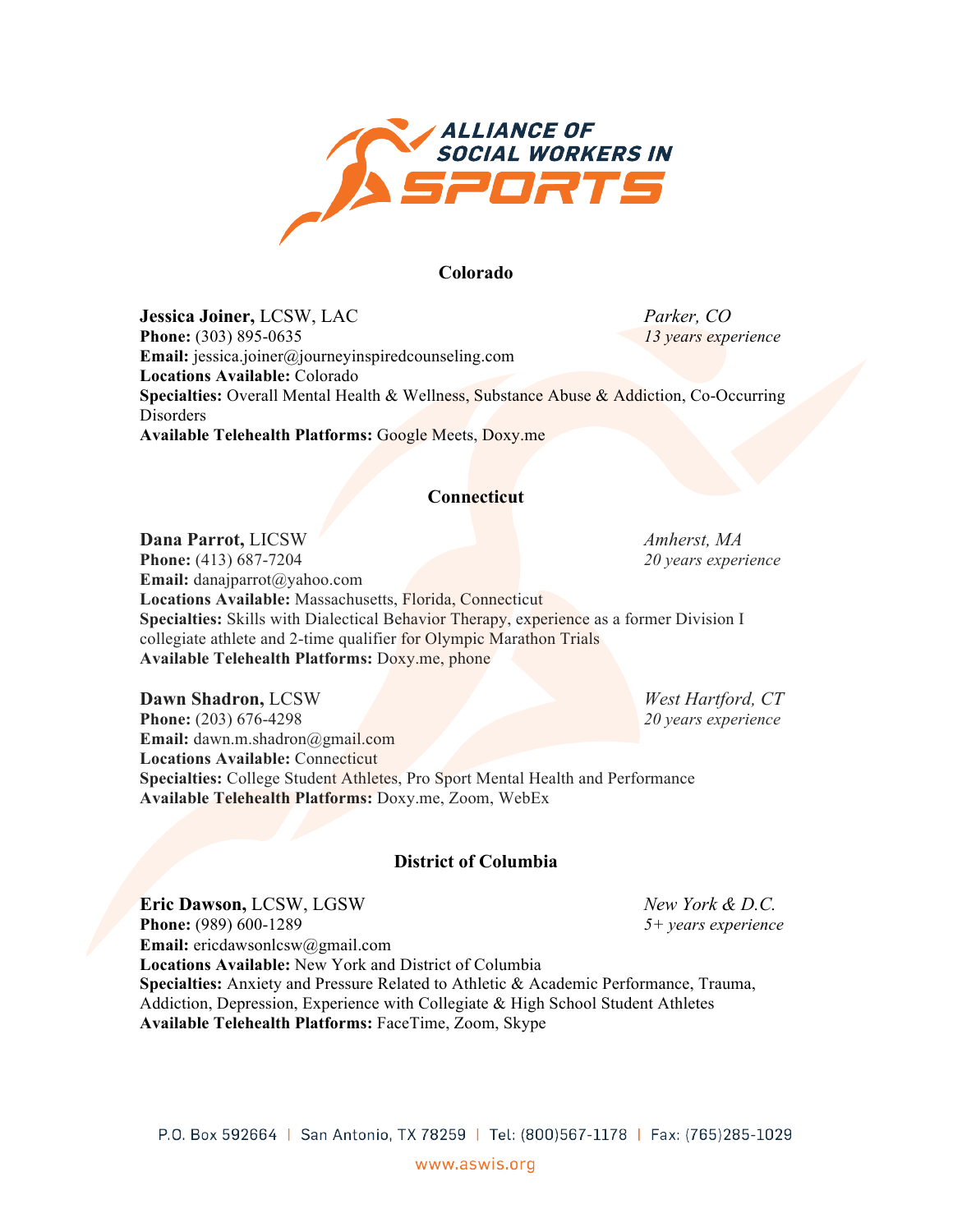

## **Florida**

**Stacy Kratz,** Ph.D, LCSW *Tampa, FL* **Email:** stacy@kratz.us *15 years experience* **Locations Available:** Florida **Additional Credentials:** Certified Addictions Professional (CAP) **Specialties:** Sport Mental Health and Wellness Therapy, Alcohol & Other Drug Abuse Prevention and Treatment, Family Counseling and Wellness **Available Telehealth Platforms:** Doxy.me, Zoom

**Dana Parrot,** LICSW *Amherst, MA* **Phone:** (413) 687-7204 20 years experience **Email:** danajparrot@yahoo.com **Locations Available:** Massachusetts, Florida, and Connecticut **Specialties:** Skills with Dialectical Behavior Therapy; experience as a former Division I collegiate athlete and 2-time qualifier for Olympic Marathon Trials **Available Telehealth Platforms:** Doxy.me, phone

**Jesus A. Vasquez,** LCSW *Tampa, FL* **Phone:** (813) 431-8190 *12+ years experience* **Email:** vasquezcounselingandwellness@gmail.com **Website:** vasquezcounselingandwellness.com **Locations Available:** Florida **Specialties:** Substance Abuse, Anxiety, Depression, Mood Disorders, Life Stressors **Available Telehealth Platforms:** Zoom

**Mark D. Davis,** LCSW *Tampa, FL*

**Phone:** (813) 968-3417 **30+ years experience Email:** mdavis@davissoundmind.com **Locations Available:** Florida **Additional Credentials:** Certified Addictions Professional (CAP), Sports Performance Psychology & Athlete Assistance Program **Specialties:** Sports Performance Psychology & Athlete Assistance Program **Available Telehealth Platforms:** Doxy.me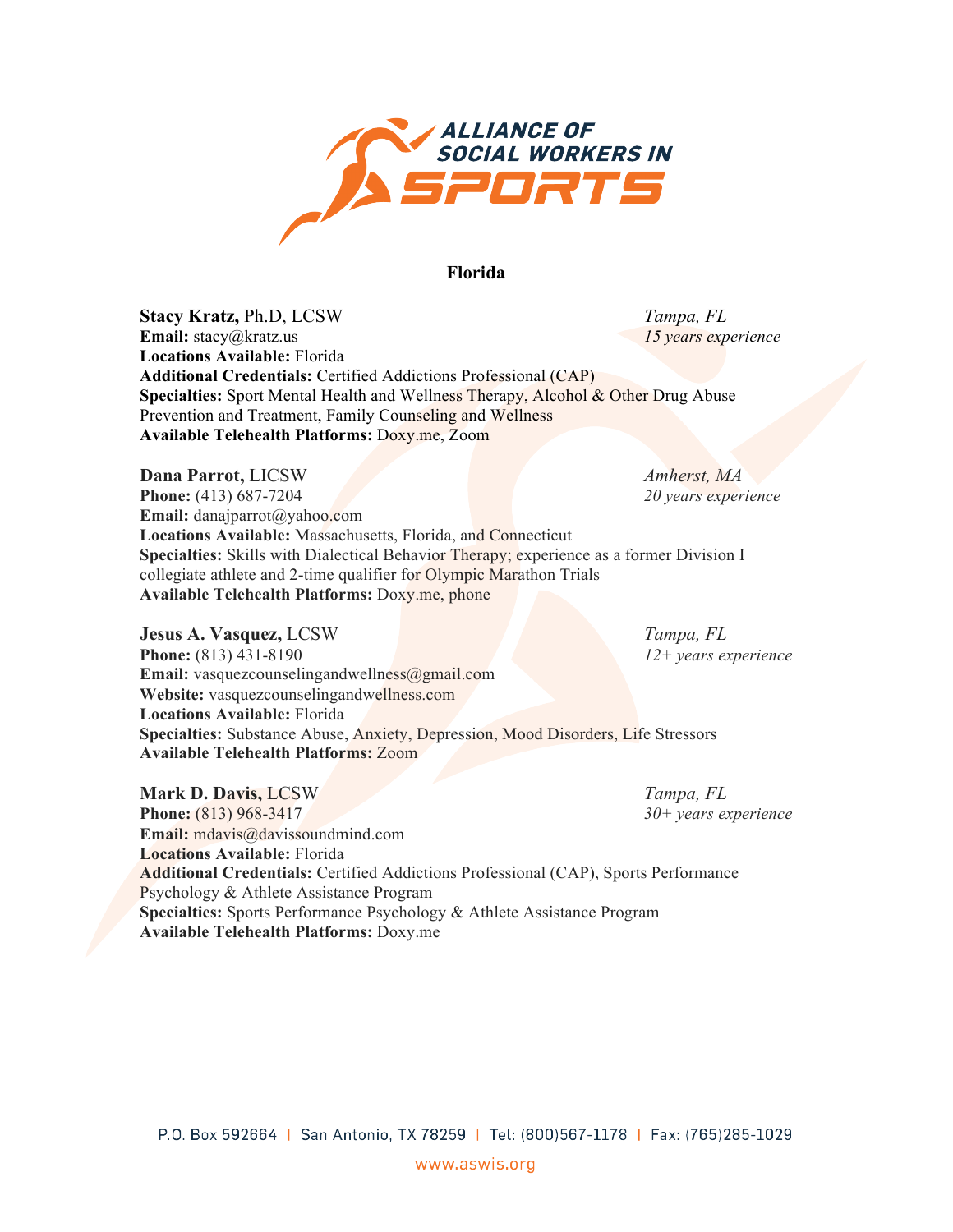

# **Georgia**

**Brad Hambric,** LPC, BC-THM, LCAS-A *Durham, NC* **Phone:** (919) 946-0340 *7 years experience* **Email:** brad@bellavietherapy.com **Website:** bellavietherapy.com **Locations Available:** North Carolina, Georgia **Specialties:** Athletes, Minorities, Anxiety, Depression, Telehealth, Group & Individual Services **Available Telehealth Platforms:** Vsee, Zoom, Doxy.me

## **Illinois**

**Anna Marcolin,** MSW, LCSW *Highland Park, IL* **Phone:** (847) 691-0400 **25** years experience **Email:** annamarcolinlcsw@gmail.com **Locations Available:** Illinois **Specialties:** Late Teens & Adults, Anxiety, Depression, Eating Disorders; Individual, Couple, and Family Treatment

### **Iowa**

**Katie Johnson,** LISW *Cedar Rapids, IA* **Phone:** (319) 382-4721 *5+ years experience* **Email:** katie@johnsoncounselingllc.com **Website:** www.johnsoncounselingllc.com **Locations Available:** Iowa **Specialties:** Anxiety, Depression, Adjustment Issues, Sport-Related Therapy **Available Telehealth Platforms:** Spruce (HIPAA-compliant, set-up is assisted)

#### **Maine**

**Kimberly Plourde,** LCSW *Lynchburg, VA*

**Email:** kimp@thriveworks.com *28 years experience* **Locations Available:** Maine, Virginia

**Specialties:** College Athletes, Olympic Athletes, Anxiety, Depression, Life Transitions, Trauma, Grief and Loss, Individuals, Couples, experience playing professional women's football **Available Telehealth Platforms:** Zoom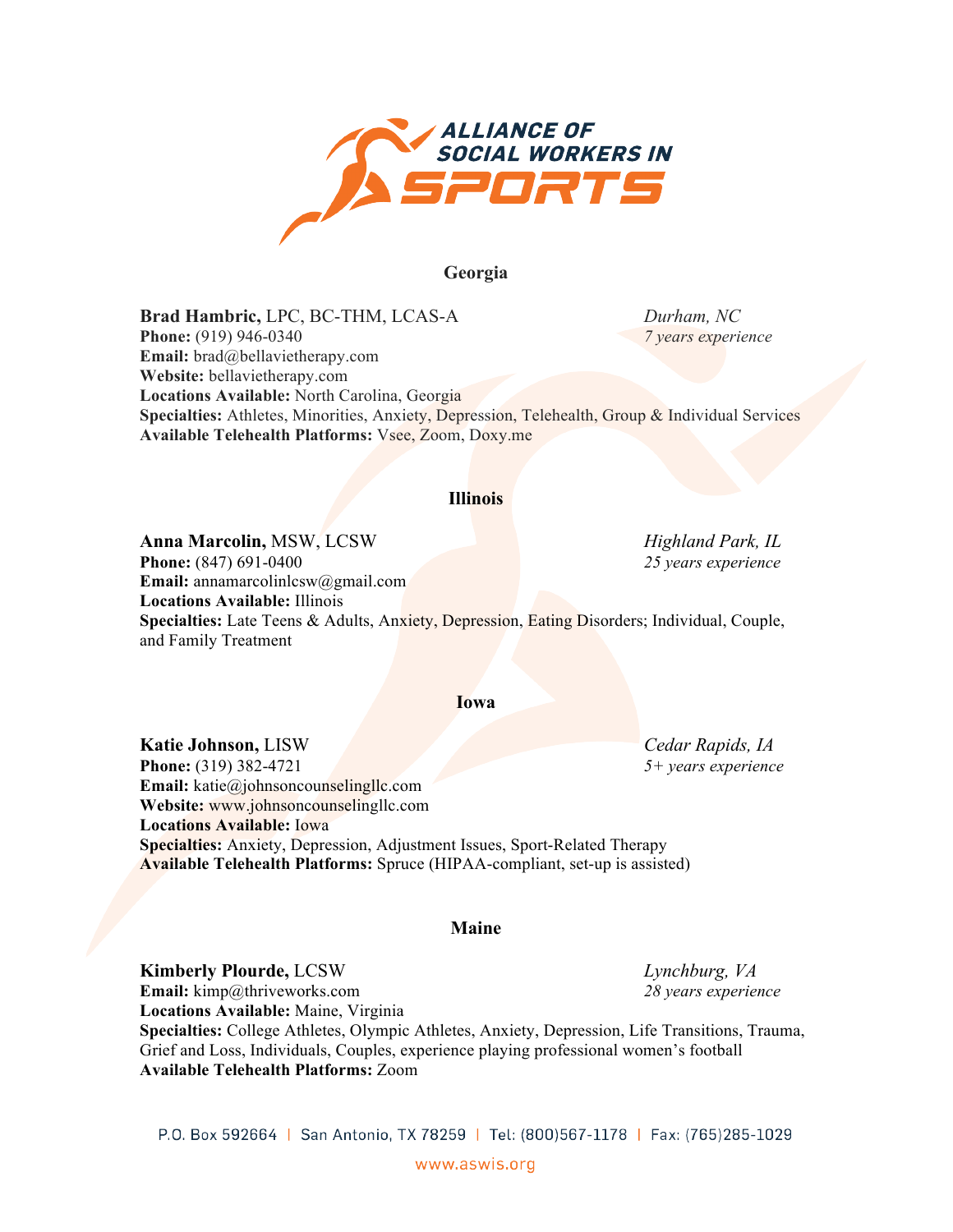

**Maine (cont.)**

# **Shirley Rush,** MSW, LCSW *Fort Fairfield, ME* **Phone:** (207) 551-9954 *20 years experience* **Email:** shirley.rush@maine.edu **Locations Available:** Maine **Specialties:** Generalist Practice, Cognitive Behavior Therapy (CBT), Academic Mentoring, Male College Athletes

## **Massachusetts**

**Geoff Cushner**, LICSW *Worcester, MA* **Phone:** (508) 304-7499, (508) 304-1001 *7 years experience* **Locations Available:** Massachusetts **Specialties**: Cognitive Behavior Therapy (CBT), Trauma (TF-CBT), Adoption/Foster Care, Anxiety, Panic Disorder, Depression, Anger Management, & Life Changes/Transitions **Available Telehealth Platform:** Doxy.me

**Dana Parrot,** LICSW *Amherst, MA* **Phone:** (413) 687-7204 **20 years experience Email:** danajparrot@yahoo.com Locations Available: Massachusetts, Florida, and Connecticut **Specialties:** Skills with Dialectical Behavior Therapy; experience as a former Division I collegiate athlete and 2-time qualifier for Olympic Marathon Trials **Available Telehealth Platforms:** Doxy.me, phone

**Jim Helling,** LICSW, CMPC *Amherst, MA* **Phone:** (413) 824-2808 **15 years experience Email:** jhelling.licsw@gmail.com **Locations Available:** Massachusetts **Specialties:** Traumatic Stress, Resilience, Anxiety, Depression, Somatic Psychology, Performance Psychology, Eye Movement Desensitization & Reprocessing (EMDR), College Student Mental Health **Available Telehealth Platforms:** Secure Video (HIPAA compliant)

**Christine A. Mosher,** MSW, LICSW *Onset, MA* **Phone:** (508) 274-1216 *15 years experience* **Email:** cmosher2364@gmail.com **Locations Available:** Massachusetts **Specialties:** Anxiety, Depression, Chronic Mental Health, Substance Abuse, Children, Adolescents, Adults, Seniors, Athletes **Available Telehealth Platforms:** Zoom, FaceTime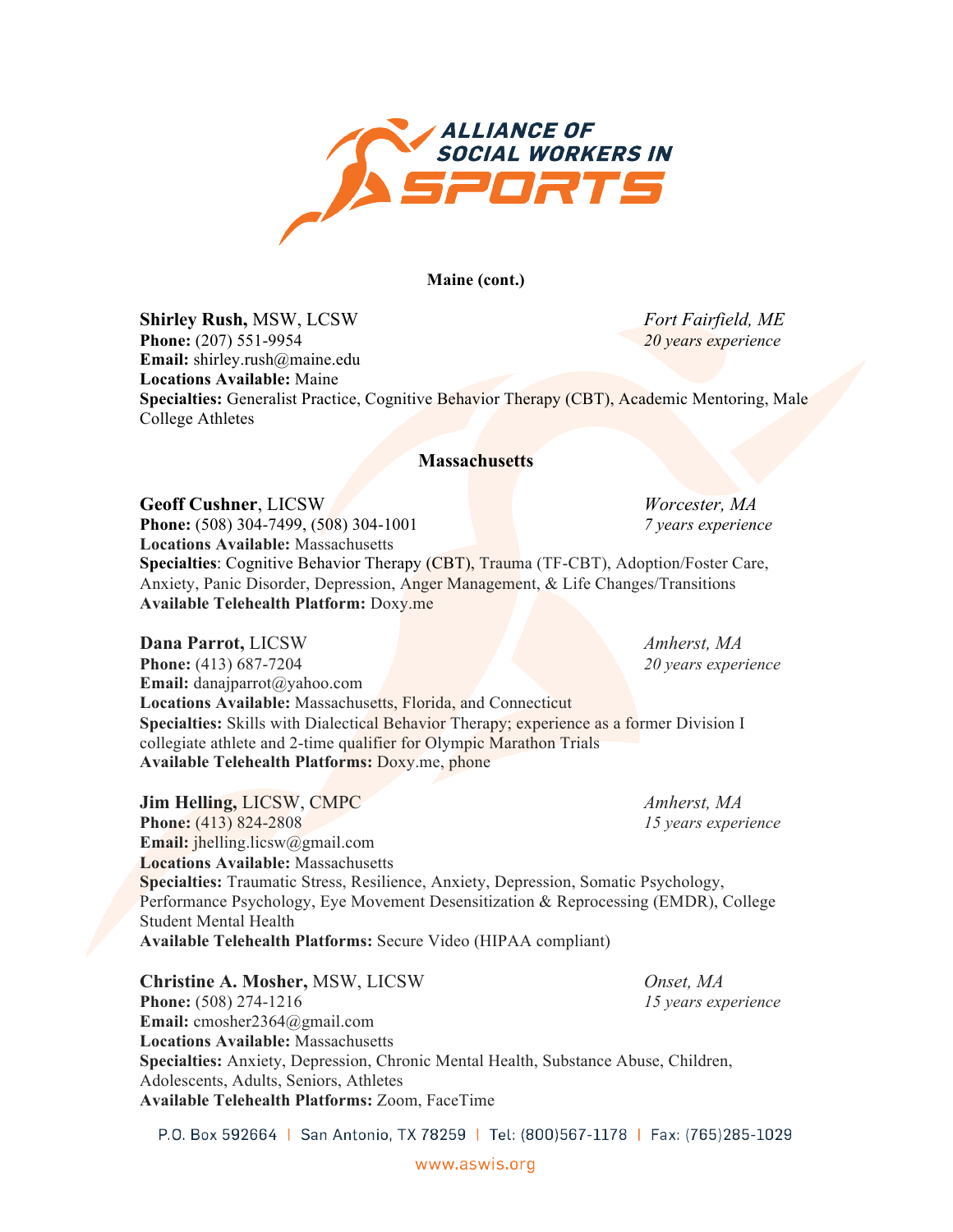

# **Michigan**

**Stephanie Gaumer,** LMSW *Clarkston, MI* **Email:** sgaumer@counselingcentersofmichigan.com *1 year experience* **Company Website:** www.counselingcentersofmichigan.com/stephaniegaumer.html **Locations Available:** Michigan **Specialties:** Performance Anxiety/Stress Management, Coping with Injury, Transition Out of Sport, Peak Performance; sport specialty in Gymnastics **Available Telehealth Platforms:** TheraNest through client portal

## **Stephanie Falotico,** LMSW *Sterling Heights, MI*

**Phone:** (586) 698-8951 *5 years experience* **Email:** sfalotico.lmsw@gmail.com **Locations Available:** Michigan **Specialties:** Anxiety, Depression, Adjustment, Grief and Loss, Communication, Peak Performance, Sleep, Performance Anxiety, Relaxation Skills **Available Telehealth Platforms:** Mindurance (in-progress), Zoom or Google Duo for private pay if able

## **Missouri**

**David Harris,** LCSW **Phone:** (314) 260-6680 *St. Louis, MO* **Website:** posbydesign.com *21 years experience* **Location:** Missouri **Specialties:** Performance Coaching, Anxiety, Bipolar Disorder, Depression, PTSD, and Life Transitions **Available Telehealth Platforms:** VSEE

**Derrick R. Howell, LCSW** 8. **St. Louis, MO Phone:** (314) 782-8844 *6 years experience* **Website:** humblemonarchtherapy.com **Locations Available:** Missouri **Specialties:** Men's Health and Anxiety **Available Telehealth Platforms:** VSEE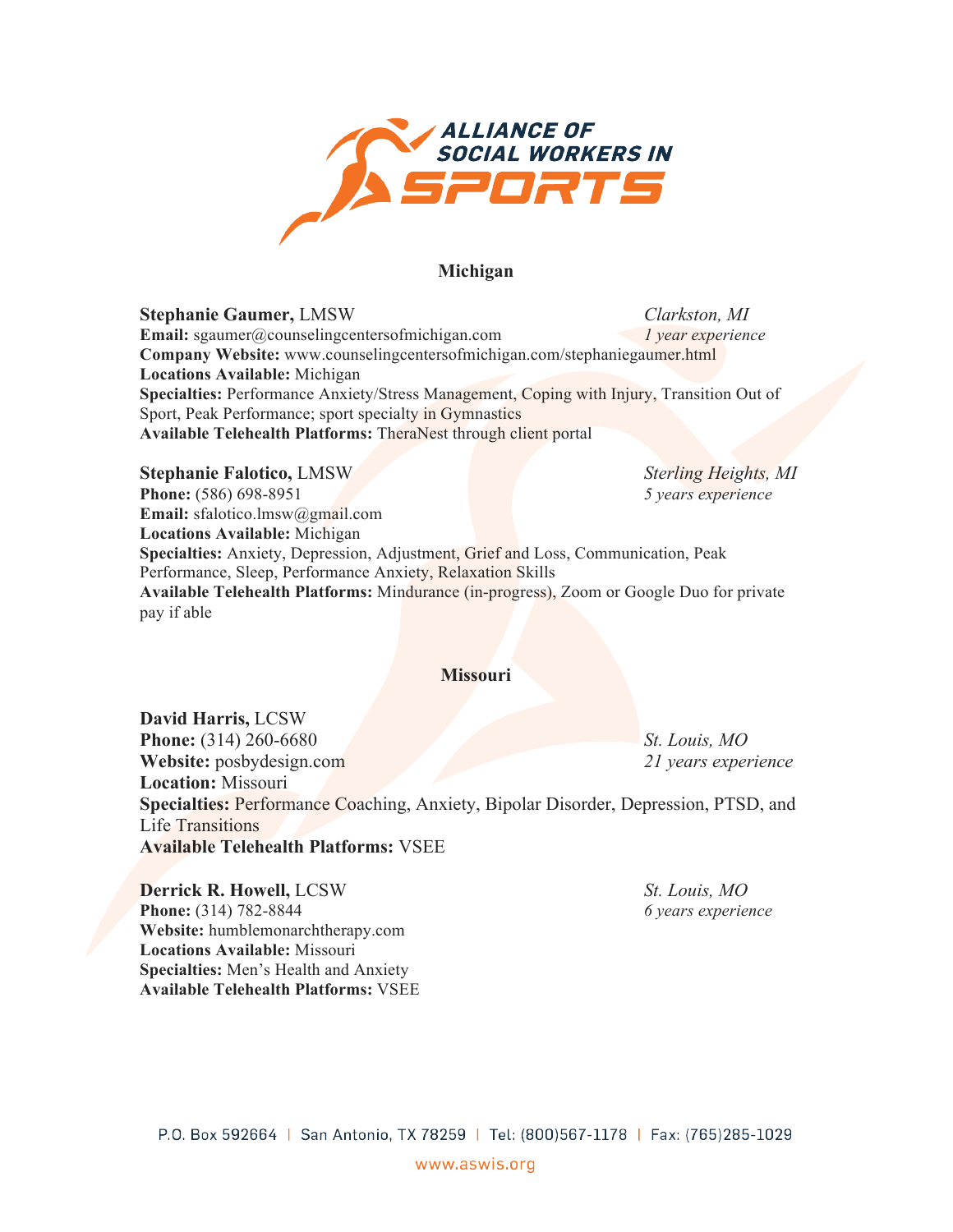

### **Montana**

**Gypsy Ray,** LCSW *Anaconda, MT* **Phone:** (406) 880-0977 *9 years experience* **Email:** gypsyraylcsw@gmail.com **Specialties:** Athlete Mental Health, Eye Movement Desensitization and Reprocessing (EMDR) Trauma Therapy, Anxiety, Depression

# **Nebraska**

**Jade Patterson,** MSW, PMSW, PLMHP *Lincoln, NE* **Phone:** (402) 540-0310 *9 months experience* **Email:** jadepatterson@unomaha **Locations Available:** Nebraska **Specialties:** Trauma, Depression, Anxiety, Mental Health Needs, some experience with Eating Disorders & Other Major Mental Illness **Available Telehealth Platforms:** Zoom, FaceTime, Skype, others as needed

## **New Jersey**

**Shannon Paskaris,** MSW, LCSW *Princeton, NJ* **Email:** shannon.paskaris@gmail.com *9 years experience* **Locations Available:** New Jersey **Specialties:** Anxiety, Mood Disorders, Trauma/PTSD, Mindfulness, Cognitive Behavior Therapy (CBT), Dialectical Behavior Therapy (DBT), experience as former Division I Collegiate Athlete **Available Telehealth Platforms:** Google Hangouts Meet G Suite

#### **New York**

**Eric Dawson, LCSW, LGSW New York & D.C. Phone:** (989) 600-1289 *5+ years experience* **Email:** ericdawsonlcsw@gmail.com **Locations Available:** New York and District of Columbia **Specialties:** Anxiety and Pressure Related to Athletic & Academic Performance, Trauma, Addiction, Depression, Experience with Collegiate & High School Student Athletes **Available Telehealth Platforms:** FaceTime, Zoom, Skype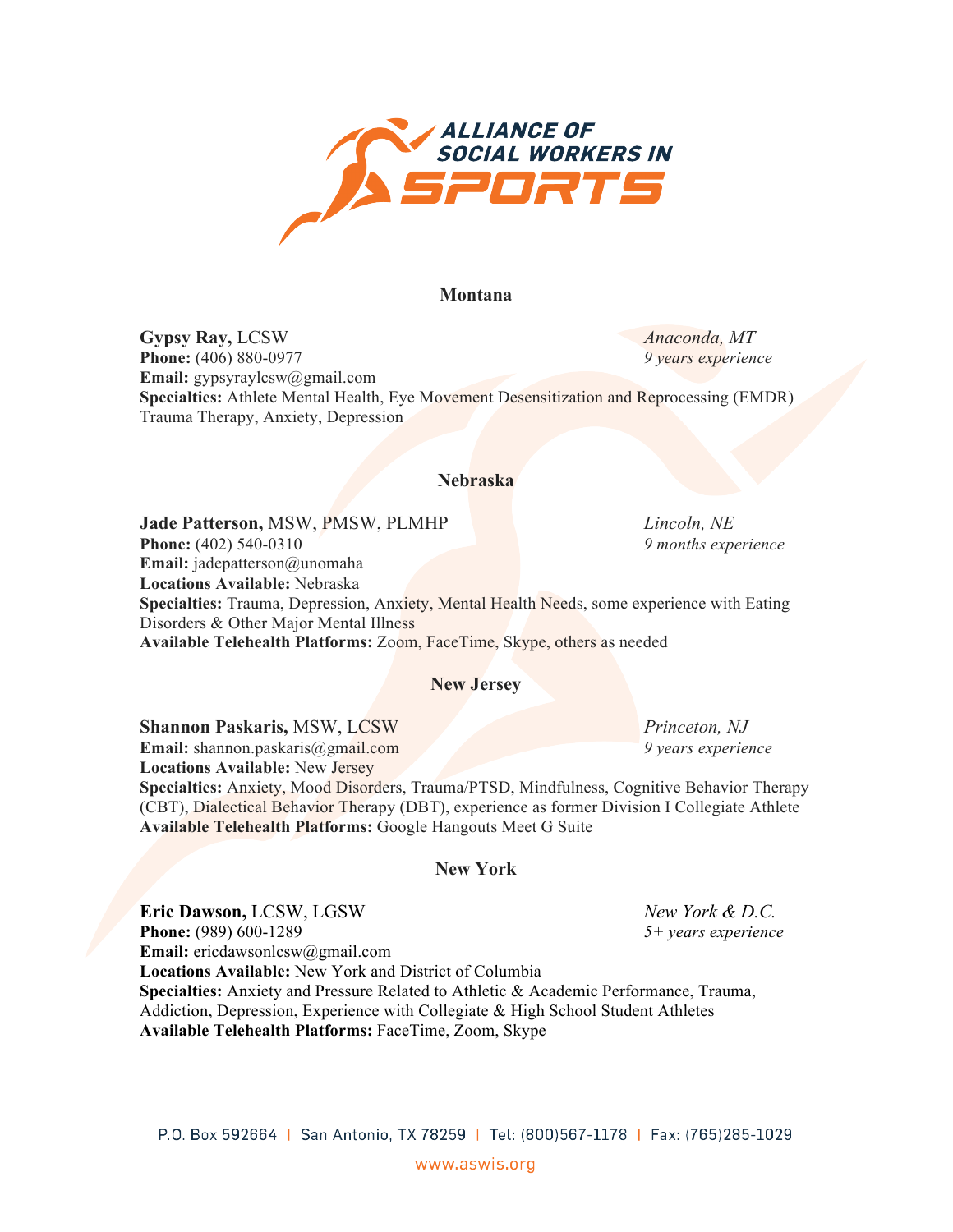

**Devon Bonnemere,** LCSW *Harrison, NY* **Phone:** (914) 222-1651 *15 years experience* **Locations Available:** New York **Specialties:** Anxiety, Depression, Anger, Cognitive Behavior Therapy (CBT) **Available Telehealth Platforms:** Doxy.me

**Alex Diaz,** Ph.D, LCSW *Tuckahoe, NY* **Phone:** (914) 793-9719 *20 years experience* **Email:** alexdiaz@sportsmentaledge.com **Locations Available:** New York **Specialteis:** PTSD, Anxiety, Depression, Post-Concussion Trauma, Life Transitions, Bi-Cultural Issues for Hispanic clients, Distractibility, OCD

# **North Carolina**

**Anita A. Daniels,** MSW, LCSW, LCAS, CCS *Durham, NC* **Phone:** (919) 564-9360 35 years experience **Email:** actualitiesltd@gmail.com **Website:** https://actualitiesltd.com **Locations Available:** North Carolina **Additional Credentials:** Sports Counseling Certificate (CalU), NC DMV Substance Abuse Evaluator, NC Certified Forensic Evaluator **Specialties:** Depression, Anxiety, Grief and Loss, Addictions (Drugs, Alcohol, Gambling), Sports Counseling, Athlete Development, Couples Counseling, Life Transitions **Available Telehealth Platforms:** HIPAA-Compliant Telehealth by SimplePractice, Doxy.me

**Brad Hambric,** LPC, BC-THM, LCAS-A *Durham, NC* **Phone:** (919) 946-0340 *7 years experience* **Email:** brad@bellavietherapy.com **Website:** bellavietherapy.com **Locations Available:** North Carolina, Georgia **Specialties:** Athletes, Minorities, Anxiety, Depression, Telehealth, Group & Individual Services **Available Telehealth Platforms:** Vsee, Zoom, Doxy.me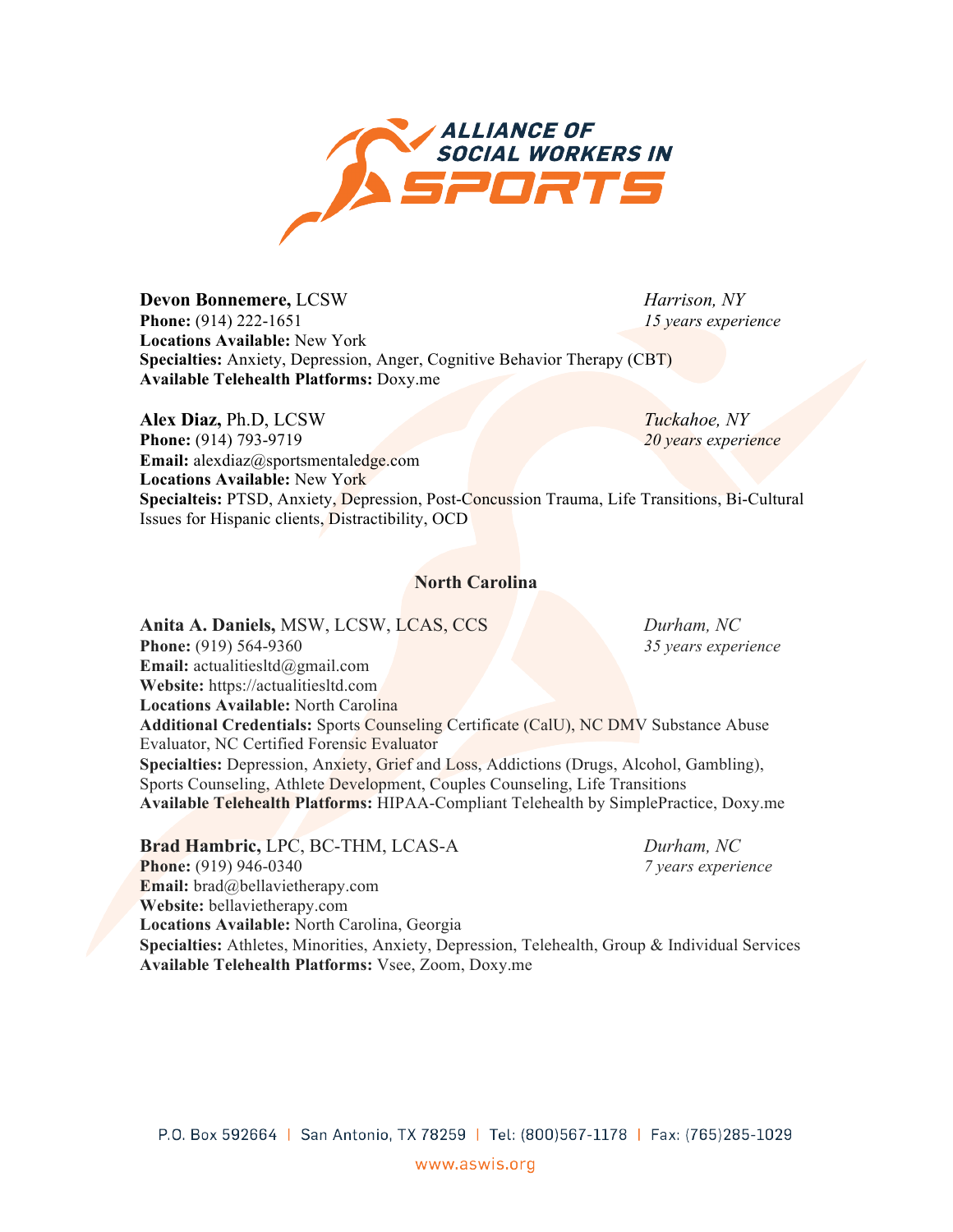

# **Ontario, Canada**

**Linda York,** B.Ed, BSW Hons, MSW, RSW *Kingsville, ON* **Locations Available:** Ontario *10 years experience* **Additional Credentials:** ASWIS member, OASW member

**Specialties:** Hockey, including 10 years experience as a hockey coach; Mental Health; Trauma; Anxiety; Depression; Eye Movement Desensitization and Reprocessing (EMDR); Mindfulness-Based Cognitive Behavior Therapy (CBT); Other Trauma, Expressive, and Somatic Therapies **Telehealth Platforms:** Doxy.me

## **Oregon**

**Cindy Miller Aron,** LCSW, CGP, FAGPA *Portland, OR* **Phone:** (514) 760-2804 25+ years **Email:** [cindi152001@gmail.com](mailto:cindi152001@gmail.com) **Location:** Oregon **Specialties:** Elite Athletes, Athletic Personnel and Systems, Depression, Anxiety, Mood Disorders, PTSD and Trauma Related Disorders, Adjustment Disorders, and Group Therapy **Available Telehealth Platforms:** Zoom

# **Pennsylvania**

**Elizabeth Browning,** LCSW *Harrisburg, PA* **Phone:** Cell (717) 215-0077 | Office (717) 686-4658 *21 years experience* **Locations Available:** Pennsylvania **Specialties:** Veteran and Family Services Certified, Transitional Issues, Substance Abuse, Mental Health, Child Protective Services **Available Telehealth Platforms:** Zoom, Skype, open to others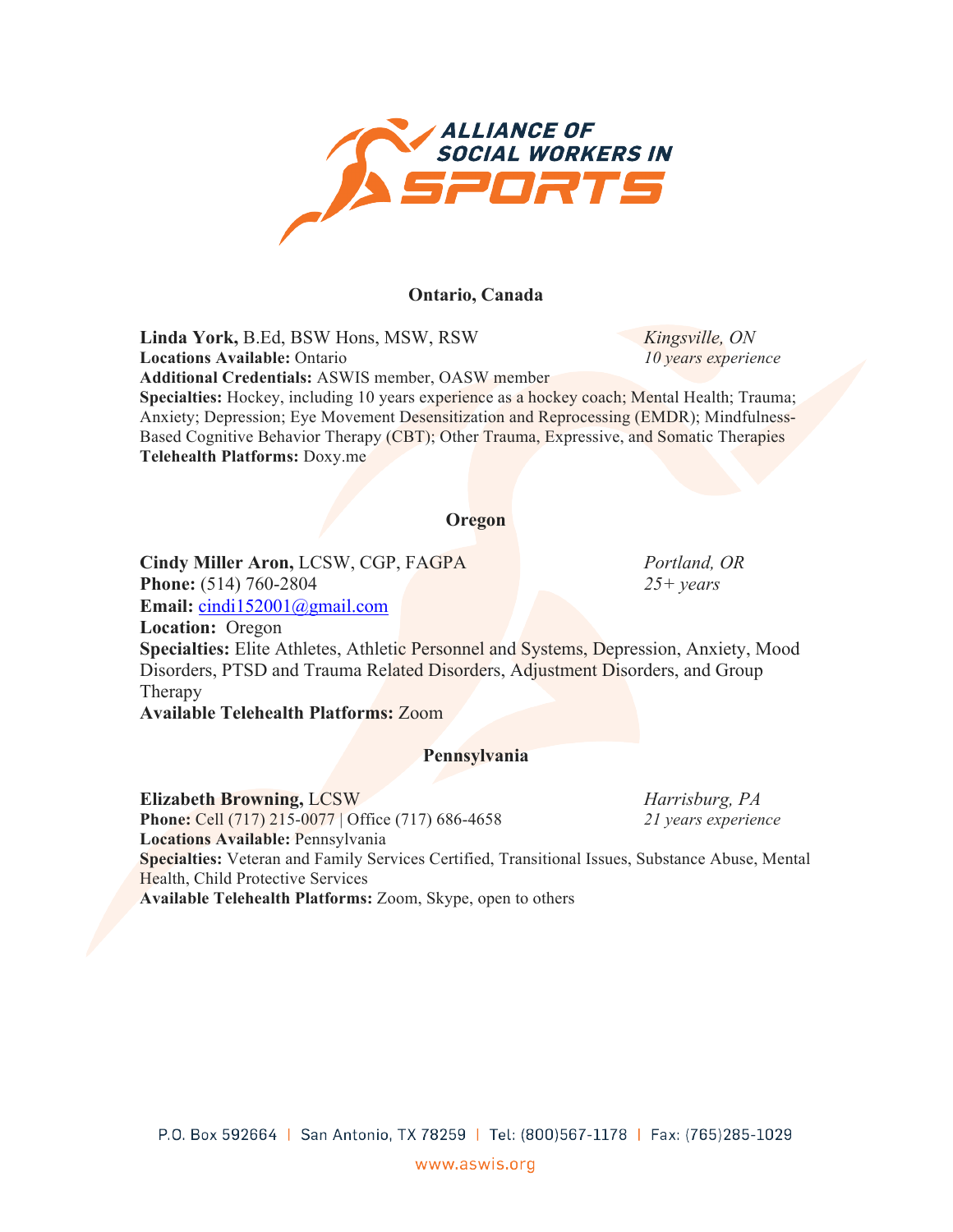

# **South Carolina**

**Spencer Kilpatrick,** LISW *Charleston, SC* **Phone:** (724) 413-8081 **3** years experience **Email:** skilpa62@gmail.com **Locations Available:** South Carolina **Specialties:** Depression, Anxiety, Adjustment, Unexpected Life Changes & Transitions, Cognitive Behavior Therapy (CBT), Mindfulness, Motivational Interviewing **Available Telehealth Platforms:** Meta App

## **Texas**

**Katie Bartley,** LMSW, pending LCSW *Austin, TX* **Phone:** (512) 649-8500 **3+** years experience **Email:** katie@katiebartley.com **Website:** www.katiebartley.com **Locations Available:** Texas **Specialties:** Young adults, Teens, Couples, Parents, Athletes of all kinds, former experience in Division I soccer **Available Telehealth Platforms:** Doxy.me, Zoom, Gmeet

**Karen Winston,** LCSW *Bellaire, TX* **Phone:** (713) 666-1419 **28** years experience **Locations Available:** Texas

**Specialties:** 13 years experience as team clinician for the Houston Texans, worked with NFL in teaching rookie program, have had experience with elite athletes from all major sports

**Cali Werner,** LMSW *Houston, TX* **Phone: (**713) 702-8641 *4 years experience* **Locations Available:** Texas **Specialties:** Work with competitive athletes with anxiety and related disorders, obsessive compulsive disorder, mental health stigma, and access to evidence-based care.